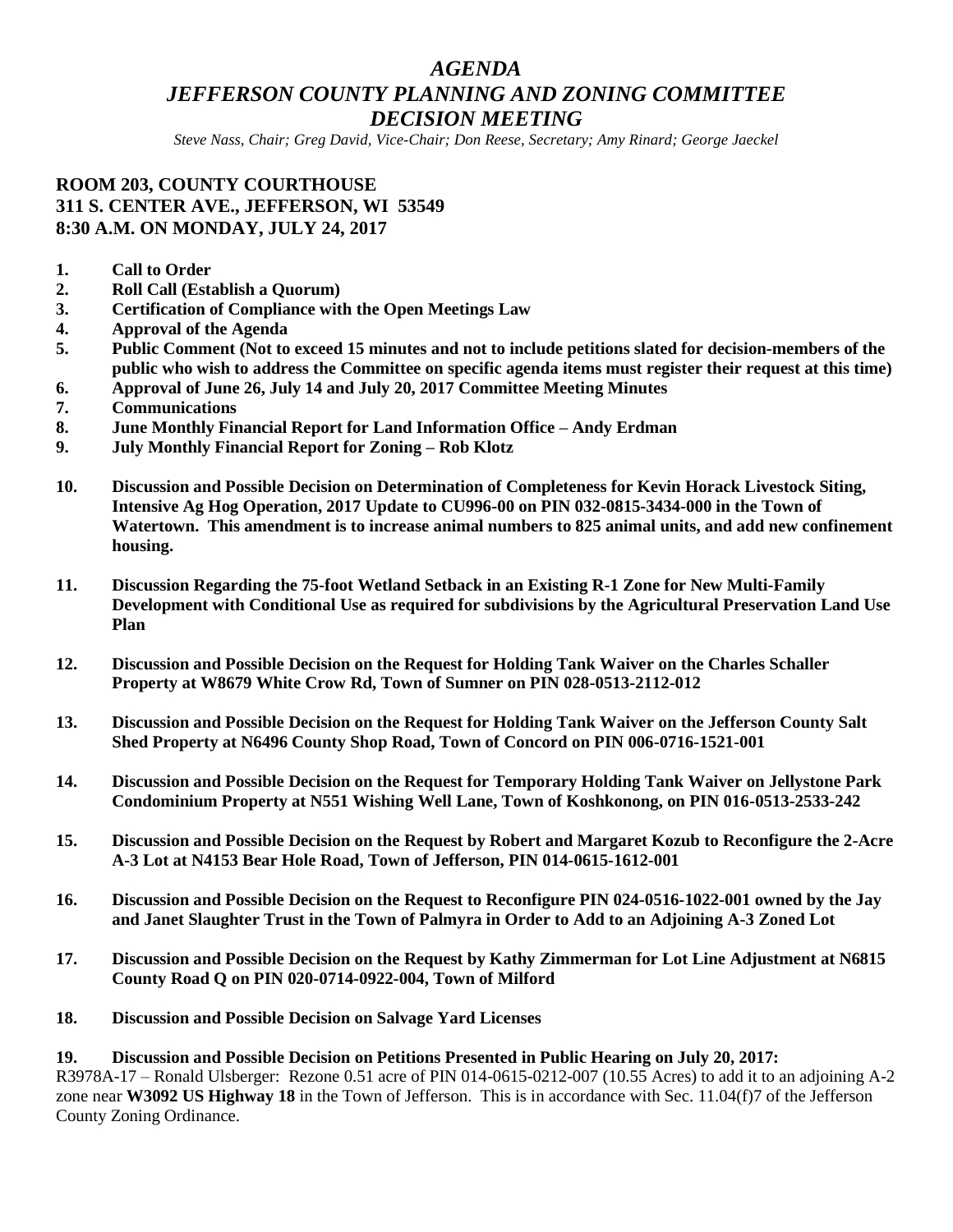R3979A-17 – Brian Allen: Create a 1-acre building site on **Piper Road** from part of PIN 004-0515-2244-001 (5.289 Acres) in the Town of Cold Spring in accordance with Sec. 11.04(f)8 of the Jefferson County Zoning Ordinance.

R3980A-17 – Curtis Pernat: Rezone a 1.1581-acre lot on **Rockvale Road** on PIN 012-0816-2733-000 (35.19 Acres) by consolidation of parcels of record from 012-0816-2732-000 (35.31 Acres). This is in the Town of Ixonia, and is in accordance with Sec. 11.04(f)8 of the Jefferson County Zoning Ordinance.

R3981A-17 – Ronald & Lori Draeger: Create a 3-ac farm consolidation lot at **N7543 County Road O**, a 1-ac lot around the home at N7533 County Rd O and a 1-ac vacant lot adjacent. These lots are proposed from PIN 030-0813-3124-000 (40 Ac) in the Town of Waterloo, in accordance with Sec. 11.04(f)8 of the Jefferson County Zoning Ordinance.

R3982A-17 – Rodney Johnson: Create a 6-acre building site on County Road E from part of PIN 032-0815-1444-000 (40.816 Acres) in the Town of Watertown, in accordance with Sec. 11.04(f)8 of the Jefferson County Zoning Ordinance.

R3983A-17 – Ryan & Meliza Ritacca: Rezone to create a 2.5-acre lot around the buildings at **N8937 County Road E,** a 1.3-acre building site and a 2-acre building site adjacent. The proposal is in the Town of Watertown, on PIN 032-0815- 1133-003 (12.27 Ac), and is in accordance with Sec. 11.04(f)8 of the Jefferson County Zoning Ordinance.

R3984A-17 – Dan Marks/Richwood Ranch LLC: Create a 2-acre building site with existing farm buildings on **Rome Oak Hill Rd** in the Town of Sullivan from part of PIN 026-0616-2821-000 (24.11 Ac). This is in accordance with Sec. 11.04(f) 8 of the Jefferson County Zoning Ordinance.

R3985A-17 – Dan Marks/Richwood Ranch LLC: Create a 2-acre farm consolidation lot at **N3281 Rome Oak Hill Rd,** one 4-ac and one 2-ac vacant lot, all from part of PINs 026-0616-2824-000 (34.31 Ac) and 026-0616-2821-000 (24.11 Ac) in the Town of Sullivan. This is in accordance with Sec. 11.04(f)8 of the Jefferson County Zoning Ordinance.

## **FROM A-1, EXCLUSIVE AGRICULTURAL TO N, NATURAL RESOURCES**

R3986A-17 – Dan Marks/Richwood Ranch LLC: Rezone to create a 31.5-acre Natural Resource zone from part of PINs 026-0616-2824-000 (34.31 Acres) and 026-0616-2842-001 (30 Acres) on **Rome Oak Hill Road** in the Town of Sullivan. This is in accordance with Sec. 11.04(f)12 of the Jefferson County Zoning Ordinance.

R3987A-17 – Pete Gross/Land Hunter LLC: Create a 1-acre farm consolidation lot at **N3698 Rome Oak Hill Rd** and two, 3-acre vacant building sites adjacent, from PINs 026-0616-1744-000 (40 Ac) and 026-0616-2011-001 (20 Ac). The sites are in the Town of Sullivan, and in accordance with Sec. 11.04(f)8 of the Jefferson County Zoning Ordinance.

R3988A-17 – Pete Gross/Land Hunter LLC: Rezone to create a 14-acre Natural Resource zone from part of PINs 026- 0616-1744-000 (40 Ac), 026-0616-2011-004 (0.2 Ac) and 026-0616-2122-002 (0.28 Ac) in the Town of Sullivan. The property is on **Rome Oak Hill Rd;** this is in accordance with Sec. 11.04(f)12 of the Jefferson County Zoning Ordinance.

R3989A-17 – Pete Gross/Land Hunter LLC: Create two, 2-acre vacant building sites on **Rome Oak Hill Rd** in the Town of Sullivan from part of PIN 026-0616-2011-001 (20 Acres). This is in accordance with Sec. 11.04(f)8 of the Jefferson County Zoning Ordinance.

R3990A-17 – Pete Gross/Land Hunter LLC: Rezone 15 acres for a Natural Resource zone on **Rome Oak Hill Rd** in the Town of Sullivan, from PINs 026-0616-2011-001 (20 Acres). This is in accordance with Sec. 11.04(f)12 of the Jefferson County Zoning Ordinance.

R3991A-17 –Paul Holt/ Bernard Gilbert Property: Create a 3.2-acre building site on **Carlin Trail** in the Town of Palmyra from PIN 024-0516-2424-000 (32 Acres). This is in accordance with Sec. 11.04(f)8 of the Jefferson County Zoning Ordinance.

R3992A-17 – Paul Holt/Bernard Gilbert Property: Create a 4.1-ac A-2 zone on **Carlin Trail** from PIN 024-0516-2424- 000 (32 Ac) in the Town of Palmyra. This is in accordance with Sec. 11.04(f)7 of the Jefferson County Zoning Ordinance.